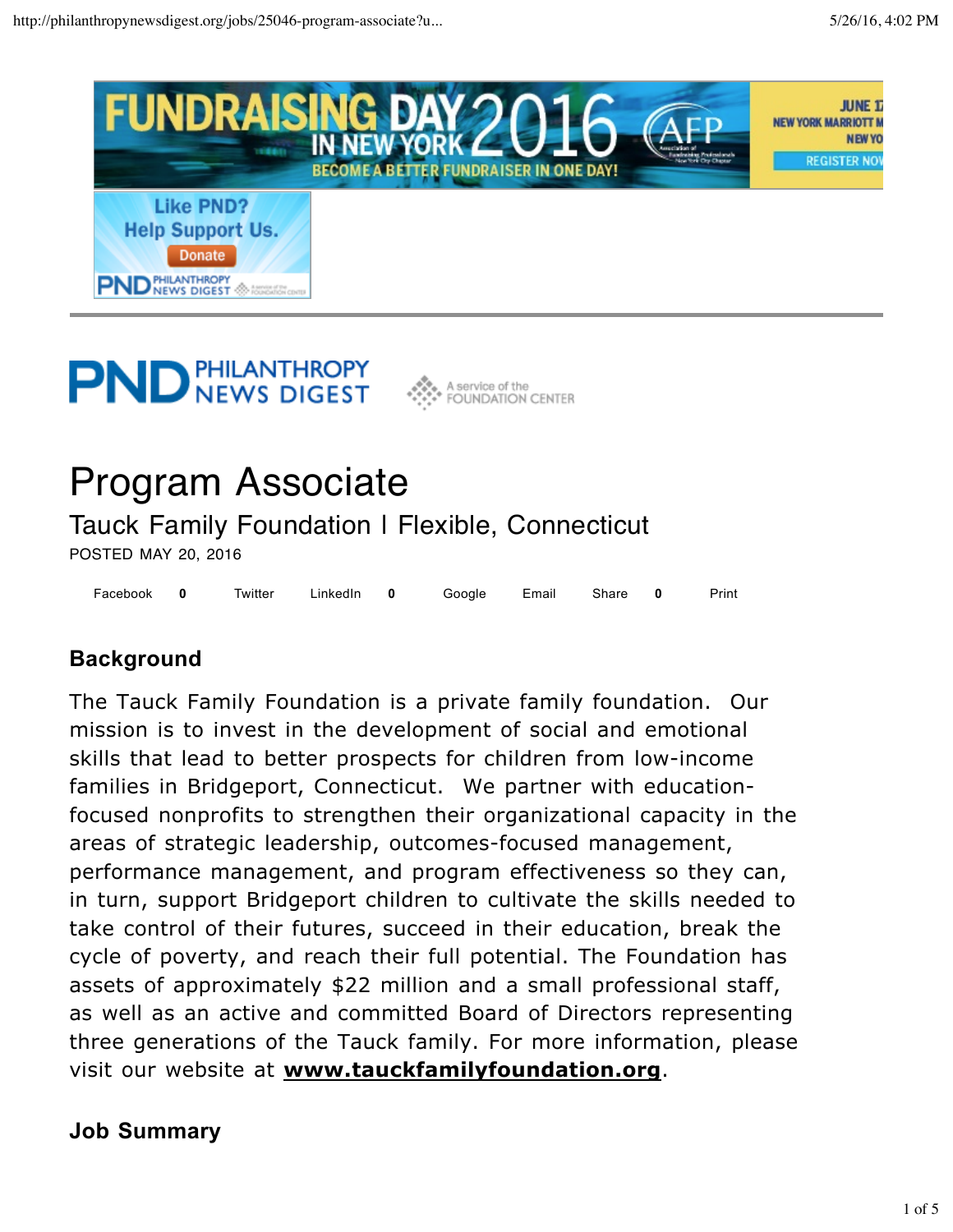The Program Associate will support the Executive Director with the Copyright © 2016 Foundation Center, All Rights Reserved management of the Foundation's social investment portfolio and other grant-making activities, and take a leading role in providing operational and administrative support to the Foundation. We anticipate duties to be broken down as follows: 60% on social investing and related activities and 40% on administrative tasks and operations.

# **Responsibilities**

#### **Social Investing and Grant-Making**

Work closely with the Executive Director on the distribution of all grants and social investments.

Assist the Executive Director in the provision of capacity building support to investees, including the development of annual plans and identification of appropriate technical assistance in the implementation of their plans.

Aid the Executive Director with investee grant reporting review, annual organizational assessments, and the analysis of organizational outcomes and social and emotional learning data gathered from investees.

Establish close working relationships with investees, as appropriate, and constantly seek ways in which the Foundation might improve the effectiveness and efficacy of its support to them.

Support the Foundation's knowledge building and sharing work, including planning and implementation of investee cohort gatherings and expert advisor convenings; identifying consultants to provide knowledge building and sharing support to investees; and disseminating the Foundation's knowledge and learning with investees and the broader community.

Maintain in-depth knowledge of the Foundation's focus areas – including methods, current issues and trends, and key partners/stakeholders – through research, conferences, literature review, communication with relevant professionals, etc.

Respond to unsolicited inquiries and information requests, explaining eligibility guidelines and assessing the value of further conversations and/or opportunities for collaboration.

Provide operational and logistical support for investee and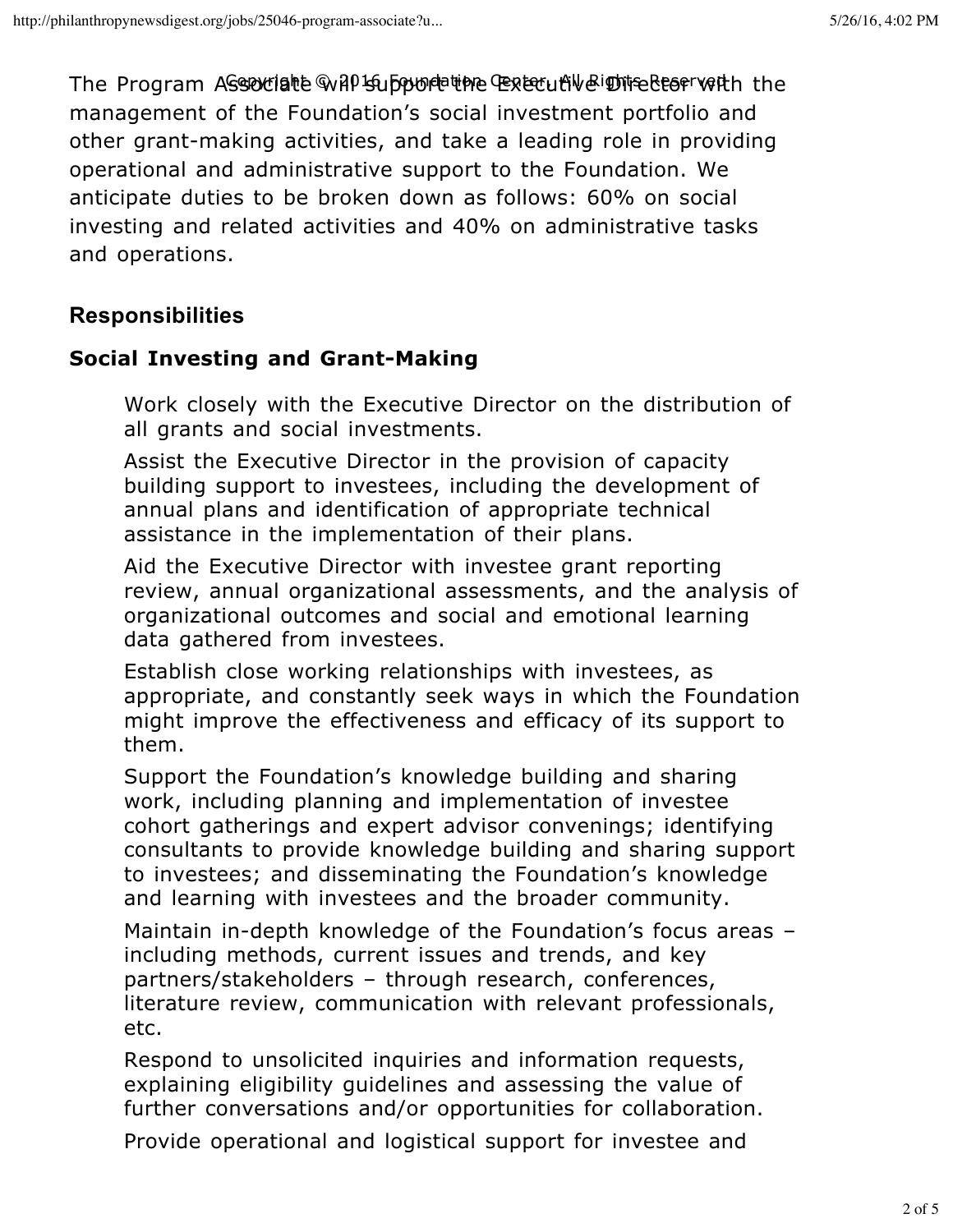consultant meetings, site visits, and cohort meetings.

#### **Strategy, Planning, and Performance Management**

Work with Executive Director to implement the Foundation's strategic objectives.

Help the Foundation develop systems and processes for managing its own performance, including monitoring data and preparing reports on progress towards investee outcomes.

#### **Human Resources/Capital Management**

Provide support related to administrative and operational practices and processes, as needed.

Conduct tactical human resource activities and provide administrative support on consultant contracts/statements of work.

#### **General Administration**

Serve as the Foundation's ad hoc Administrator, managing all aspects of the Foundation's day-to-day operations, including: incoming and outgoing correspondence, purchasing office supplies, meeting planning and logistics, filing, information technology, and hosted facilities.

Provide general administrative and operational support and carry out other duties and special projects, as requested.

#### **Governance and Board Relations**

Provide administrative support to the Executive Director and Board of Directors to ensure that appropriate organizational policies and procedures are adhered to and the Foundation is in compliance with relevant laws and regulations.

Work with the Executive Director to support all Board meetings, including scheduling, logistics, site visits, preparing minutes, proofreading reports and materials, and updating the corporate binder.

#### **Financial Management**

Using QuickBooks, prepare checks and manage accounts payable, cash flow, and expense information.

Manage credit card reconciliations, external vendor contracts,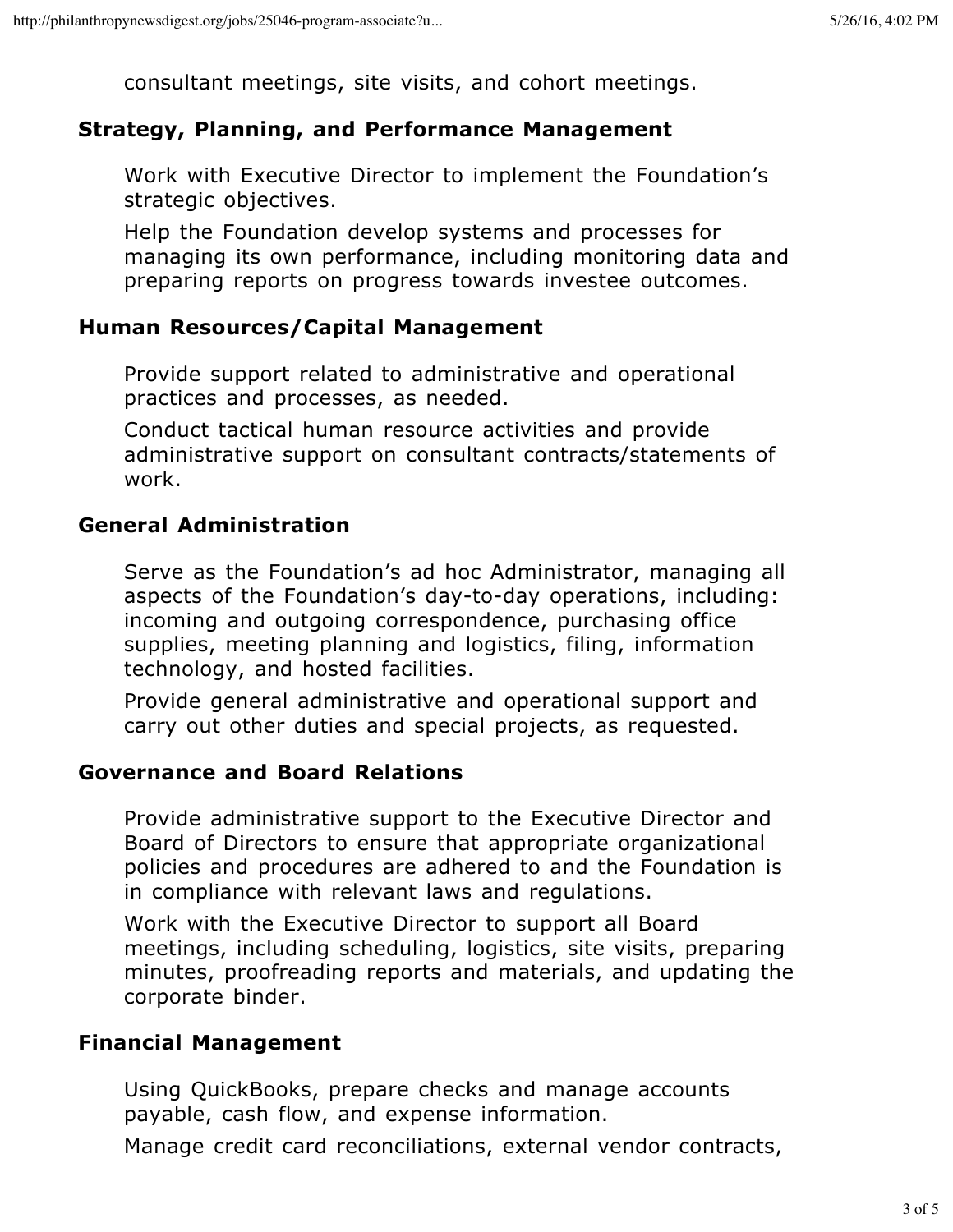and expense reimbursements.

Provide support to the Executive Director in the preparation of materials needed for tax returns; help prepare annual budget and quarterly financial statements, as needed; and implement the Foundation's financial and other internal controls to protect the Foundation from fraud and abuse.

#### **Communications and Outreach**

Build professional relationships with key stakeholders and represent the Foundation at meetings, conferences, etc., as appropriate.

Maintain contact database and assist the Executive Director with website, public relations, social media, and other communications, as needed.

Serve as "front-line" representative for Foundation communication, responding to inquiries via phone, email, and mail.

### **Qualifications**

Requirements and Qualifications

Commitment to the mission of the Tauck Family Foundation, including enthusiastic interest in education and developing the social and emotional skills of children from low-income families. Familiarity with Bridgeport, Connecticut a plus.

Three or more years of work experience in the non-profit, education, philanthropy, and/or social investing fields preferred.

Strong social, emotional, and interpersonal skills; active listener, empathic, and inclusive.

Responsible, highly organized, detail-oriented, and efficient, with proven ability to handle multiple projects to completion; manages time effectively and meets deadlines.

Self-motivated, proactive attitude; ability to work independently, anticipate needs, take initiative, think critically, and solve problems; comfortable working as part of a small team.

Excellent written and verbal communication skills. Social media skills desired.

Fluency with the Microsoft suite of products, and experience